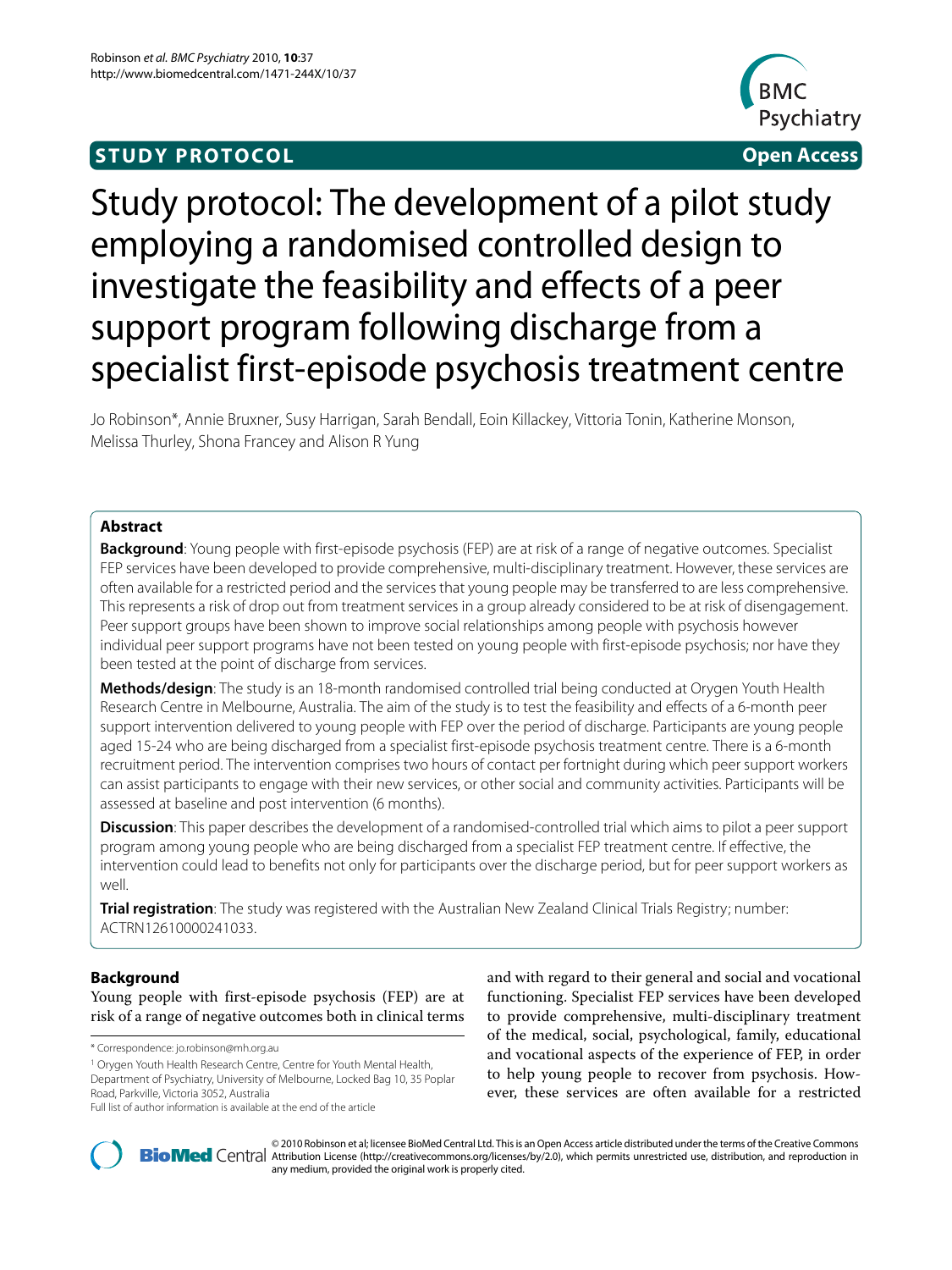period and the services that young people may be transferred on to are less comprehensive. This represents a risk of drop out from treatment services in a group already considered to be at risk of disengagement from services [1]. A goal of a FEP service should be to manage the transition to a new service to ensure good engagement with the new service, which it is hoped would lead to improved treatment outcomes.

Individuals with FEP are also at high risk of suicide and suicide attempt (SA). Rates of suicide are estimated at between 1 and 3% over a 4 to 5-year follow-up period [2,3]. Rates of deliberate self-harm (DSH) and SA are higher; between 10% and 14% of people with FEP report either DSH or a SA prior to presentation for treatment [4,5,2]. Rates remain high following the commencement of treatment. One-year prevalence rates of SA range from 2.9% to 11% [4,6,7]. Longer term follow-up studies have reported a 2-year prevalence rate of 11.3% [8] and a 4 year prevalence rate of 18.2% [2].

Evidence also tells us that the strongest predictor of future suicide and SA is a previous attempt [9,3]. Other key risk factors include depressive symptoms and recent discharge from hospital [7,10-13]. One way to reduce the risk of suicide at discharge is to provide an enhanced support system for the young person throughout the discharge process and peer support may be ideal in this area.

The concept of peer support is based on the notion that people who have experienced and overcome a particular type of adversity can be a useful source of support, encouragement and hope to others experiencing similar situations [14]. A survey of consumer perspectives on the management of psychiatric emergencies identified peer support as a future priority for use in emergency settings [15]. A further study tested the effect of peer support groups on people with psychosis [16] and although this lead to an improvement in the social relationships of participants, it was limited in several ways. Firstly, it was not tested specifically with young people with FEP. Secondly, it was not conducted at the point of discharge. Thirdly, the authors did not look at suicidality as an outcome of interest, and fourthly, it was a group and not an individual intervention.

It has been concluded that whilst peer support appears to have become a popular addition to mental health services and has the potential to be an important component of mental health care, it is to date under-researched [14]. Further, to our knowledge, it is not yet known what the essential components would be when delivering a peer support program to young people with FEP over the period of discharge from a specialist service. Nor do we know if it is feasible to expect young people who are in recovery themselves to support other young people at this vulnerable time.

## Page 2 of 7

# **Methods/design**

# **Aims and hypotheses**

The overall aims of this study are to test the feasibility and effects of a 6-month peer support intervention delivered to young people with FEP from approximately 3 months prior to discharge from a specialist treatment service, and continuing for 3 months post-discharge. We also aim to identify what participants want from a peer support program at this time. If the program proves effective and acceptable to participants, we aim to develop a treatment manual to support future programs.

The hypotheses are that when compared to treatment as usual (TAU) the peer support intervention will lead to: 1. Increased engagement and treatment adherence among people being discharged from the Early Psychosis Prevention Intervention Centre (EPPIC) and who are being referred on to alternative services; 2. Increased perceived social support; 3. Increased quantity and improved quality of information provided; 4. Increased service satisfaction; 5. Reduced risk of suicide; and 6. High levels of satisfaction with peer support role for recipients and peer support workers.

# **Study design**

The study is a randomised controlled trial registered with the Australian New Zealand Clinical Trials Registry and approved by the North Western Mental Health Research and Ethics Committee.

## **Setting**

Orygen Youth Health Research Centre (OYHRC) is a publicly funded specialist mental health service for people aged 15-24 living in the Western and North western regions of Melbourne with an integrated research centre. The service treats individuals with both psychotic and non-psychotic disorders. There is also a youth participation program which comprises consumer advocacy, consultation, public speaking, a drop in room and a peer support program. The peer support program currently offers peer support to young people on the inpatient unit. This study will see an extension of the peer support program to include the period leading up to and immediately following discharge from the service. The current study will take place in EPPIC and represents a partnership between EPPIC, the Orygen research centre and the youth participation program.

# **Participants**

Participants will be approximately 36 young people, aged 15-24, who are being discharged from EPPIC. There are currently around 300 young people registered with EPPIC, between 10 and 20 of whom are discharged per month. For the purpose of the study protocol we have assumed that on average 12 people will be discharged per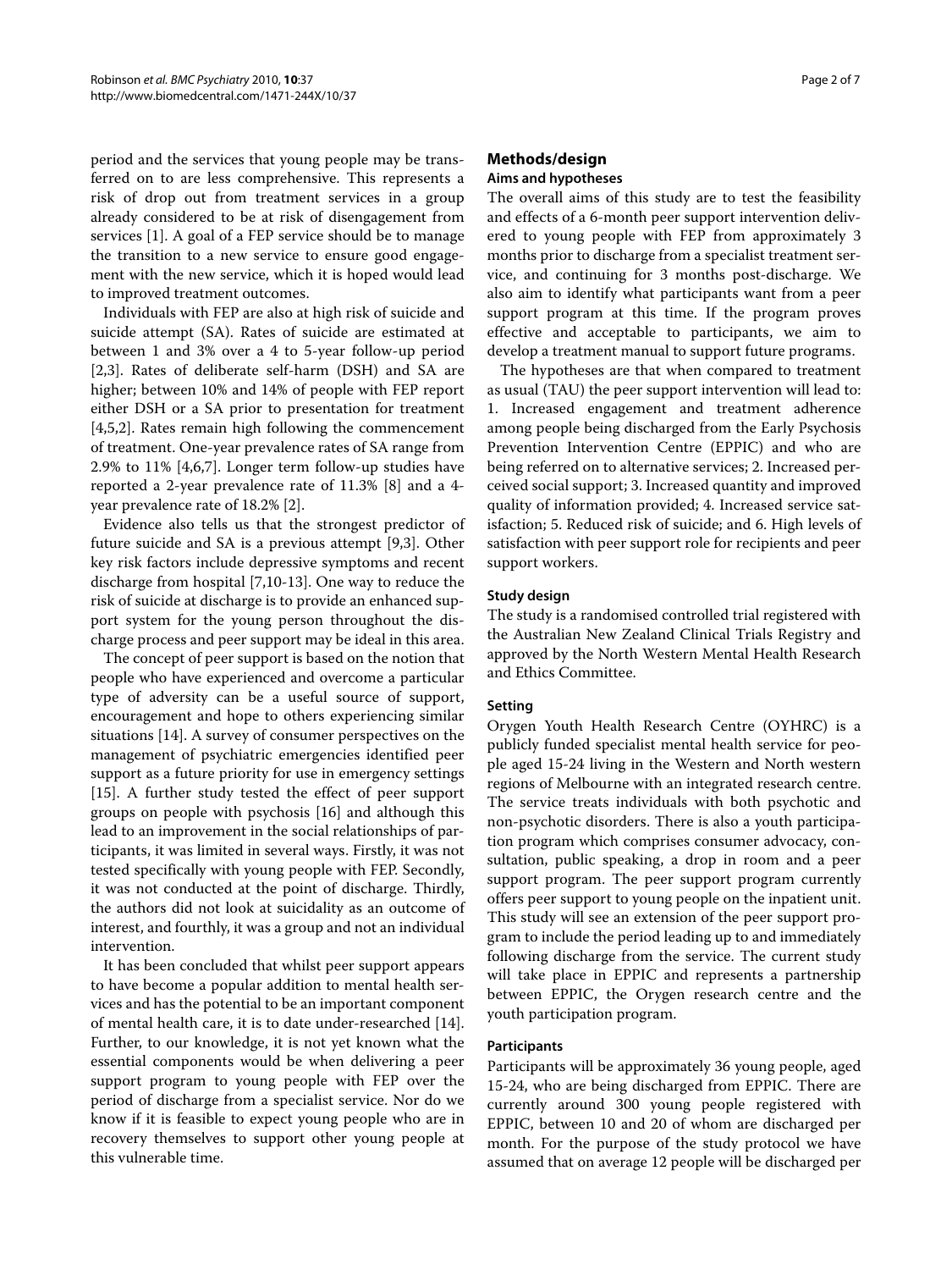month and that 50% ( $n = 6$ ) will consent to participate. This would mean that 3 people would be recruited to the treatment group and 3 people would be recruited to the control group per month. The study has a 6-month recruitment period which would give us a sample of approximately 36, 18 in the treatment and 18 in the control group. It is anticipated that the sample would be reduced by follow-up attrition, resulting in an approximate final study sample of 28-31 subjects. Please see Figure 1.

#### **Procedure**

The study team comprises researchers and representatives from the clinical program. The research assistant (RA) will attend the regular clinical meetings held at EPPIC in order to identify young people who are about to commence the discharge planning period. Once the discharge planning process is about to begin the RA will contact the young person and see if they are interested in the study. If so they will obtain written consent and conduct the baseline assessment (see below). They will also provide written information for the participant to keep, which explains the nature of the intervention and provides contact details for the research team.

Once the baseline assessment is complete the young person's details will be passed to an independent statistician (SH) who will randomise them into either the treatment or control group using randomly permuted blocks of varying size, to help ensure that subject allocation to the treatment groups is approximately equal. Once randomisation has taken place the statistician will contact the project coordinator (JR) who will provide the relevant details to the peer support coordinator (MT/VT) in order that the intervention can begin. The peer support coordinator will then allocate a peer support worker (PSW). The first meeting between the PSW and the participant will take place on-site with the case manager and the peer support coordinator present. The nature of the intervention will be explained again and both the participant and PSW will sign a prepared document to indicate that they fully understand the terms of the intervention.

#### **Intervention**

Those participants randomised to the treatment group will receive treatment as usual plus the peer support intervention. The intervention will be delivered by the peer support workers from the point that discharge planning commences until 3 months after discharge from the service. It is anticipated that this will be around 6 months in most cases. The intervention will adopt a befriending model and will comprise an in-reach and out-reach service whereby participants will have a nominated PSW who they can visit at the drop-in centre at OYH or who

they can meet off-site for support sessions. The PSW will accompany young people to GP or other health appointments, help them to locate information about mental health services and social groups, and help them find ways to ensure good mental health once the program is over. A total of 2 hours contact per fortnight of contact will be offered.

A phased intervention approach will be adopted whereby contact in the initial and final months will be minimal compared to the time around discharge. During the first two months (initial phase) the PSW will work on building rapport, developing and maintaining contact, and assisting the young person with mental health issues and service information. It is expected that most contact will be in-service as the young person will still be attending EPPIC. This will allow for more face-to-face contact which is important to the development of a 'buddy' relationship. Nearing the discharge period and shortly after (mid-phase) it is expected that the PSW will assist the young person in their transition to a new service. PSWs will be available to escort the young person to the new service, assist them with attending sessions, understanding health services (including the broader mental health service), and motivating the young person to consider supports and contacts for the future. This period of the intervention will be the most intensive and important for ensuring treatment engagement and harm minimisation. The PSW and young person will negotiate when and how to allocate their 2 hours per fortnight and it is anticipated that while most time will be spent face-to-face, a small proportion will also be allocated to phone and email contact. The final phase of the intervention will involve the PSW 'weaning' the young person from the support of the PSW by encouraging the young person to be proactive in managing their mental health. Unlike the initial phase, most contact in the final stage will be conducted via phone or email and will focus on encouraging the young person to develop other new (preferably social) contacts and supports. The young person will be reminded that at the cessation of the study they will no longer be able to rely on the PSW for support.

One of the aims of the study is to identify what young people actually want from a peer support program therefore the protocol will be necessarily flexible in order that the intervention can meet the individual needs of the participants. The PSW will be required to record all contacts in a log book and this information together with participant and PSW feedback will inform the development of an intervention manual for future use.

# **Control intervention**

Those in the control group will receive TAU.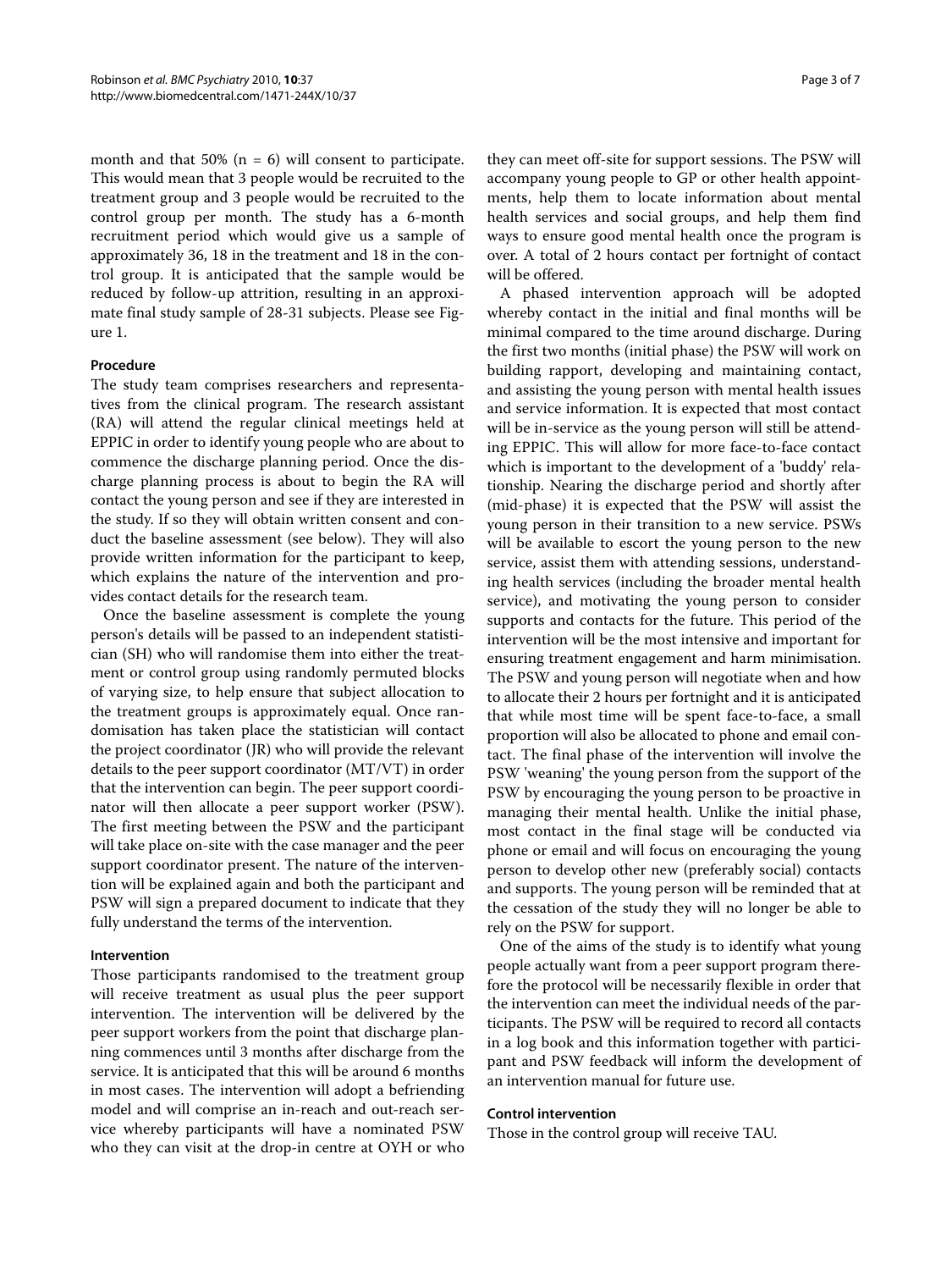

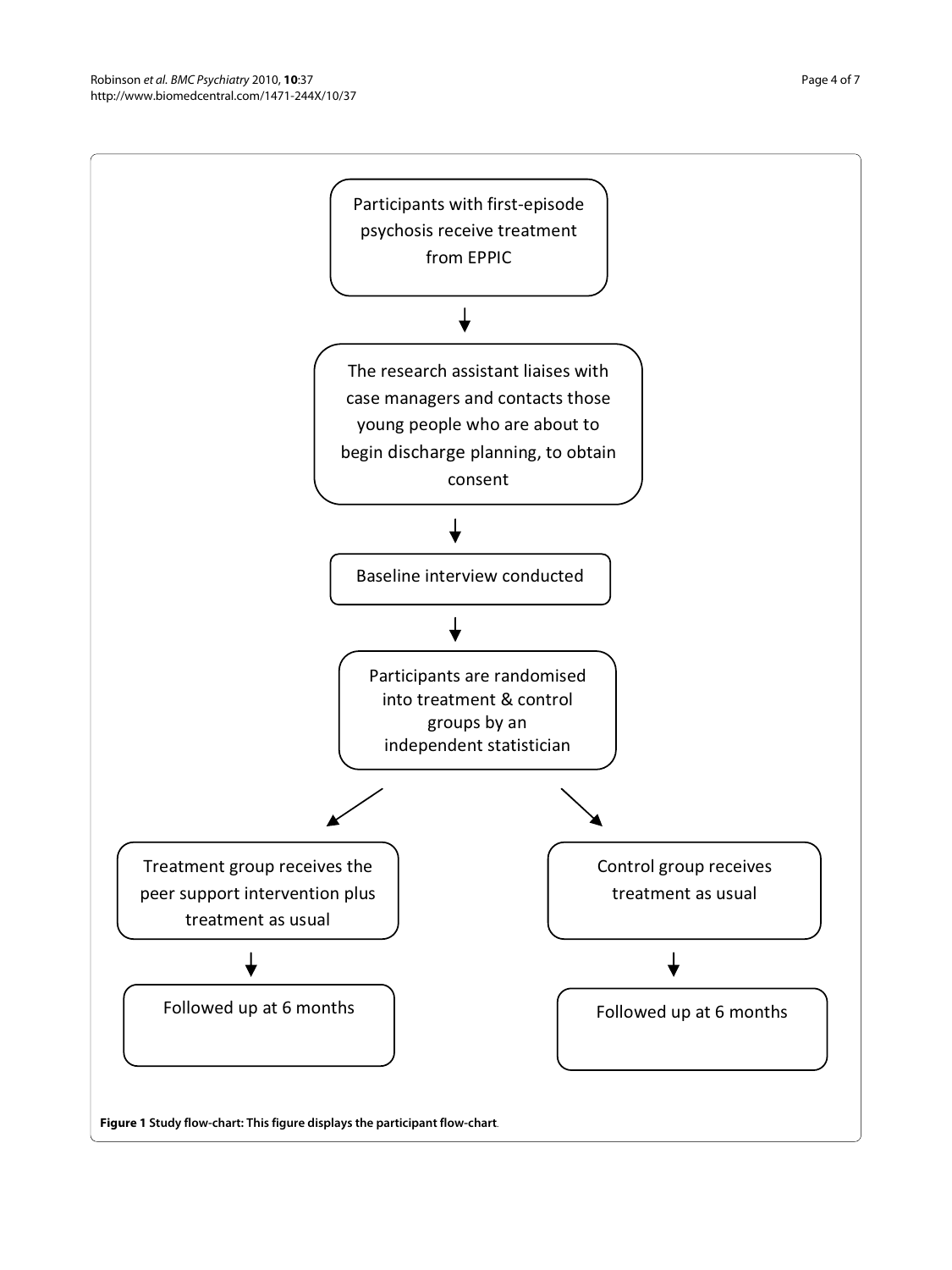## **Outcomes**

The primary outcomes of interest are whether or not the intervention leads to better levels of engagement and treatment adherence, higher levels of perceived social support, a greater quantity and quality of service related information received and greater service satisfaction among the treatment group than the control group. An additional outcome of interest is whether or not the intervention leads to reduced suicide risk, defined as the presence of current or recent suicidal ideation and/or suicidal behaviour including deliberate self-harm. Because depression is highly correlated with suicide risk this will also be measured. These will be assessed via a face-toface interview conducted by the RA at baseline (i.e. prior to commencement of the intervention) and will be repeated post-intervention (i.e. 6 months later).

Process evaluation questionnaires have been specifically developed to evaluate the above mentioned themes. These brief questionnaires will be administered monthly via face-to-face or telephone interviews with control and intervention group participants and PSWs. The three questionnaires (one for each group) each contain mirrored questions to enable cross comparisons between groups. For example, those in the intervention group are asked how much having a PSW increased their motivation to continue with their mental health treatment while the PSW is asked to rate how much they think they increased each participant's motivation. Similarly, the control group is asked how much more motivated they expect they would have been, had they had a PSW. The questionnaires each contain qualitative and quantitative items; the quantitative items will be analysed at the cessation of the study to evaluate the intervention during each of the phases while the qualitative items will be used to direct the intervention throughout the study. For example, if PSWs make suggestions for more training or support then the intervention will be amended accordingly. Qualitative data and amendments will also be evaluated at the cessation of the study.

#### **Outcome measures**

Basic demographic details, including age, gender, employment or educational status, living circumstances, country of birth, parents' or guardians' employment status, parents' or guardians' country of birth, medical history and details of any treatment being received, are recorded on a specifically designed, standardised questionnaire.

Perceived social support will be measured by the Multidimensional Scale of Perceived Social Support [17]. It is a 12 item measure using a 7 point likert scale which assesses perceived social support in family, friends, and social others.

Service satisfaction will be measured using the Verona Service Satisfaction Scale [18]. Participants are asked to rate this 32 item questionnaire and complete two qualitative questions regarding likes and dislikes about the treating service.

Engagement and treatment adherence will be measured by The Psychosocial Treatment Compliance Scale [19], by specific questions included in a treatment questionnaire (see below) and via a telephone call made by the RA to the new treating clinician asking about attendance at appointments and medication adherence. These treatment adherence measures were created specifically for the current project and assess medication and session adherence.

Quality of life will be measured using the Heinrichs Quality of Life Scale [20]. This 21 item questionnaire has numerous prompts enabling a comprehensive understanding of the persons' life. All items will be administered and rated by the RA.

The Reynolds Suicidal Ideation Questionnaire is a 25 item self-report measure assessing suicidal ideation in the past month [21]. Each item will be scored on a 7 point likert scale of frequency ranging from "almost every day" to "I never had this thought".

The Suicide Behaviours Questionnaire (SBQ) [Linehan, M. M. Suicide Behaviours Questionnaire. *Unpublished instrument*] measures five domains: past suicidal ideation, future suicidal ideation, past suicide threats, future suicide attempts, and the likelihood of dying in a future suicide attempt which are rated across a number of time points: (1) the past several days including today, (2) past month, (3) past four months, (4) past year, and (5) lifetime. The SBQ-14 also assesses the number of past episodes of DSH.

The Beck Depression Inventory [22] is a multiple choice self report measure used to assess the severity of depression.

The follow-up questionnaire will also include a series of evaluation questions designed to elicit whether or not participants liked the intervention and whether or not they found it helpful. The questionnaire will also ask about which aspects of the intervention participants found most helpful, which were least helpful and what if anything they would have liked to have been included in the intervention that was not provided. Those in the control group will be asked to identify what support they think they would have liked to receive from a PSW over the discharge period. This questionnaire will also assess participants views of the quality and quantity of relevant information received at the point of discharge. It will be administered at the end of the interview in order that the RA can remind blind to treatment throughout the majority of the assessment.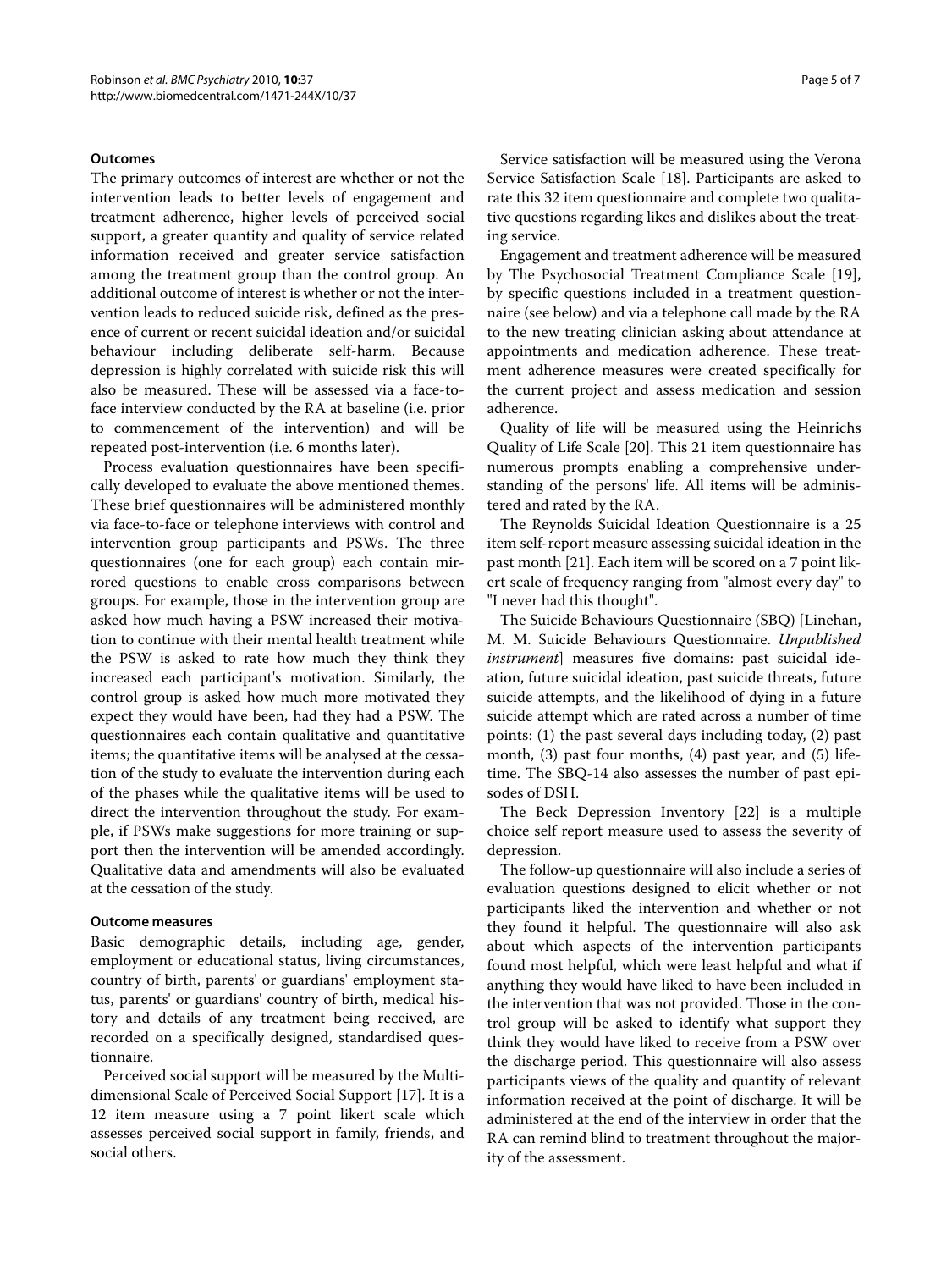## **Sample size calculation: effect size and statistical power**

The proposed sample size of 36 subjects is anticipated to be further reduced by follow-up attrition, resulting in an approximate final study sample of 28-31 subjects. Based on the proposed sample size, the study is sufficiently powered (80%) to detect only very large effects  $(d = 1.0$ using Cohen's terminology [23]), assuming a 2-tailed test with alpha at 0.05. Given the reduced power of the study to detect smaller effects than this, inferential statistics will play a relatively limited role in this pilot study, with the focus primarily descriptive in nature.

# **Randomisation/treatment allocation**

Random allocation to the treatment or control group will be carried out by an independent statistician (SH) who has no knowledge about participants' characteristics, using randomly permuted blocks of varying size, to help ensure that subject allocation to the treatment groups is approximately equal. This will be concealed from the research team. The statistician will notify the study coordinator regarding the group allocation.

The RA, who carries out the assessments, will be blind to group allocation. The success of blinding will be assessed at the follow-up assessment via questioning the RA whether they think the participant received peer support as part of the RCT - Yes/No.

#### **Statistical methods**

A range of descriptive statistics will be used to compare the groups on key outcome measures at follow-up, including level of engagement and treatment adherence, perceived social support and service satisfaction. Additionally, symptom and outcome measures will be assessed, including suicidal ideation/behaviour, severity of depression and functional outcome. The extent of any baseline differences on these measures will also be examined and taken into account if necessary. Furthermore, identification of the key components of an effective peer support program based on the perspective of the client will provide vital qualitative information which will be used to design future programs.

#### **Safety and supervision**

All PSWs will receive the same training prior to commencing the program. This will comprise an introduction into peer support work, information regarding local services, training in managing clinical aggression, Mental Health First Aid Training [24] and suicide risk management training (Applied Suicide Intervention Skills Training (ASIST)) [25]. In addition a treatment protocol will be prepared by the PSW supervisor and the research team which will clearly set out what the intervention will and will not include, and what the PSW is and is not expected to do. Fortnightly supervision sessions will be provided Page 6 of 7

by the supervisor for all PSWs. These sessions will be used to provide basic supervision but also to monitor the nature of the PSW contacts and to identify any ongoing training needs.

In addition an on-call system will operate staffed by the PSW supervisor and members of the research and clinical team. All PSWs will be required to ensure that the on-call supervisor knows of the time and location of their visit. The PSW will be required to SMS the supervisor when the visit is complete. If there were any problems or concerns they will be required to telephone the on-call worker and these will be dealt with appropriately.

Regular team meetings will be held in order that any difficulties can be dealt with promptly and to facilitate close liaison between the peer support workers, the clinical representatives and the research team. This will also allow for ongoing discussion about the nature of the PSW contacts with participants. It will also ensure that the research team are fully aware when discharge planning commences and the exact point of discharge for each participant and when the intervention commences and finishes. Similarly this will enable the research team to inform the peer support workers once the baseline assessment is complete and the intervention can begin.

## **Discussion**

This paper describes the development of a randomisedcontrolled trial which aims to pilot a peer support program among young people who are being discharged from a specialist FEP treatment centre. Whilst intuitively attractive, there is little evidence regarding the potential benefits of peer support for young people with FEP currently available at this time. There is also little evidence regarding what young people want from a service such as this, and whether or not there are potential benefits for the peer support workers as well as the study participants. Thus, in addition to the primary outcomes of interest, it is hoped that this pilot study will provide some indication as to what kinds of support young people require at this time and whether or not it is realistic to expect other young people to provide this.

Through participation in the program all peer support workers will receive training and experience that will be of benefit to them once the study is complete. In addition, protocols and a treatment manual will have been developed that will be sustainable once the research is complete. However if the research indicates that the program is of benefit the study team will seek continued funding in order that the program can continue and be further tested with a larger sample.

#### **Competing interests**

The authors declare that they have no competing interests.